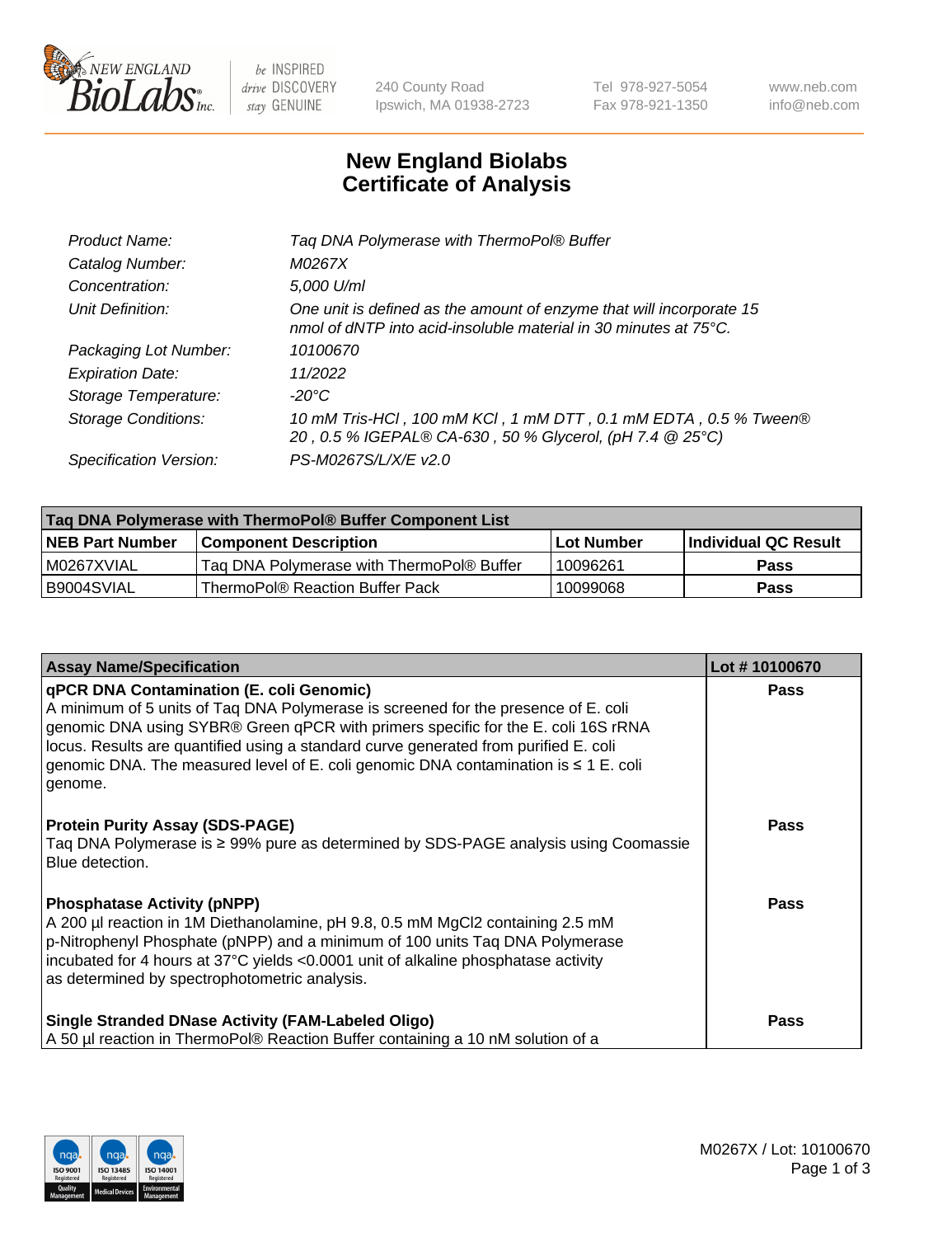

be INSPIRED drive DISCOVERY stay GENUINE

240 County Road Ipswich, MA 01938-2723 Tel 978-927-5054 Fax 978-921-1350

www.neb.com info@neb.com

| <b>Assay Name/Specification</b>                                                                                                                                                                                                                                                                                                                                              | Lot #10100670 |
|------------------------------------------------------------------------------------------------------------------------------------------------------------------------------------------------------------------------------------------------------------------------------------------------------------------------------------------------------------------------------|---------------|
| fluorescent internal labeled oligonucleotide and a minimum of 25 units of Taq DNA<br>Polymerase incubated for 30 minutes at 37°C and 75°C yields <10% degradation as<br>determined by capillary electrophoresis.                                                                                                                                                             |               |
| <b>RNase Activity (Extended Digestion)</b><br>A 10 µl reaction in NEBuffer 4 containing 40 ng of a 300 base single-stranded RNA<br>and a minimum of 1 µl of Taq DNA Polymerase is incubated at 37°C. After incubation<br>for 16 hours, >90% of the substrate RNA remains intact as determined by gel<br>electrophoresis using fluorescent detection.                         | <b>Pass</b>   |
| PCR Amplification (5.0 kb Lambda DNA)<br>A 50 µl reaction in ThermoPol® Reaction Buffer in the presence of 200 µM dNTPs and<br>0.2 µM primers containing 5 ng Lambda DNA with 1.25 units of Taq DNA Polymerase for<br>25 cycles of PCR amplification results in the expected 5.0 kb product.                                                                                 | <b>Pass</b>   |
| <b>Non-Specific DNase Activity (16 Hour)</b><br>A 50 µl reaction in NEBuffer 2 containing 1 µg of T3 or T7 DNA in addition to a<br>reaction containing Lambda-HindIII DNA and a minimum of 5 units of Taq DNA<br>Polymerase incubated for 16 hours at 37°C results in a DNA pattern free of<br>detectable nuclease degradation as determined by agarose gel electrophoresis. | Pass          |
| <b>Endonuclease Activity (Nicking)</b><br>A 50 µl reaction in ThermoPol® Reaction Buffer containing 1 µg of supercoiled<br>PhiX174 DNA and a minimum of 20 units of Taq DNA Polymerase incubated for 4 hours at<br>37°C and 75°C results in <10% conversion to the nicked form as determined by agarose<br>gel electrophoresis.                                              | Pass          |

This product has been tested and shown to be in compliance with all specifications.

One or more products referenced in this document may be covered by a 3rd-party trademark. Please visit <www.neb.com/trademarks>for additional information.